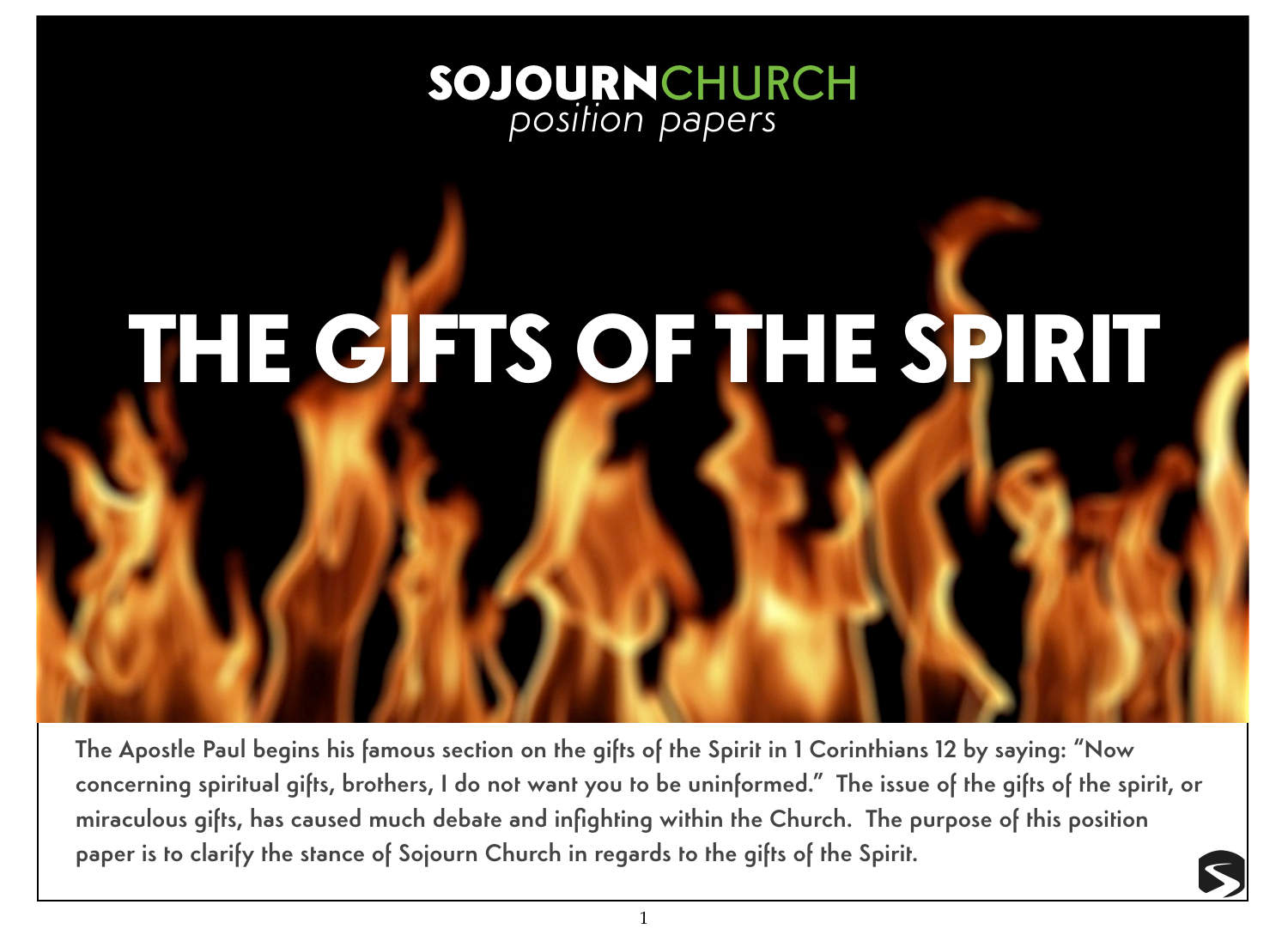## SOJOURNCHURCH *position papers*

# The Gifts of the Spirit

Justin Pearson, February 2013

When it comes to spiritual gifts, and the so-called miraculous or sign gifts mentioned in 1 Corinthians 12-14, we are not a cessationist church. Cessationism is the belief that the sign gifts mentioned in Scripture (e.g. tongues, healing, prophecy, interpretation of tongues, etc.) have ceased to exist in all forms today. However, while we are not cessationist in our view and understanding of spiritual gifts, we are also not Pentecostal, which is most often associated with physical manifestations of the work of the Spirit, second experiences of baptism of the Spirit, sign gifts accompanying levels of faith or evidence of spiritual maturity and/or salvation, and the full use and practice of all gifts listed in Scripture.

For Sojourn Church, the most succinct way of describing our position regarding the miraculous sign gifts is that we are open but cautious. For the remainder of this short paper, we will outline in more detail what this means and how it plays out in the function and practices of Sojourn Church.

### **Baptism and Filling of the Spirit**

Before getting into the specifics of what our position means, we want to be clear on a few other important matters as it relates to the work of the Spirit in the life of the believer. These thoughts

will be intentionally kept brief and can be expounded on if there are questions.

First, we believe there is one baptism of the Spirit and no second baptism of the Spirit. First Corinthians 12:13 along with Ephesians 4:5 affirm our understanding. The baptism of the Spirit happens at the point of conversion for all believers and is primarily about regeneration and the inclusion in the body of Christ through our union with Christ. As the word baptism indicates, it is an immersion into the spiritual life that comes in and through repentance and faith in Christ. Nowhere does Scripture indicate that there is a second experience or baptism of the Spirit that comes after conversion. The support given for this from the book of Acts is erroneous, as these instances of the work of the Spirit are descriptive, not prescriptive for believers or the church.

Subsequently, speaking in tongues is not evidence of a second experience or baptism of the Spirit, nor is it evidence of conversion or special faith in the life of a believer. As with all gifts, speaking in tongues is one of many gifts that will be had by some, but not by all (1 Cor 12:4-31).

We also do not believe the Scripture indicates that believers are to seek the Spirit in a new, different, or better way after conversion. While believers are to be filled with the Spirit as Paul indicates (Eph 5:18), it is not in a fanciful manner. Paul is not focusing on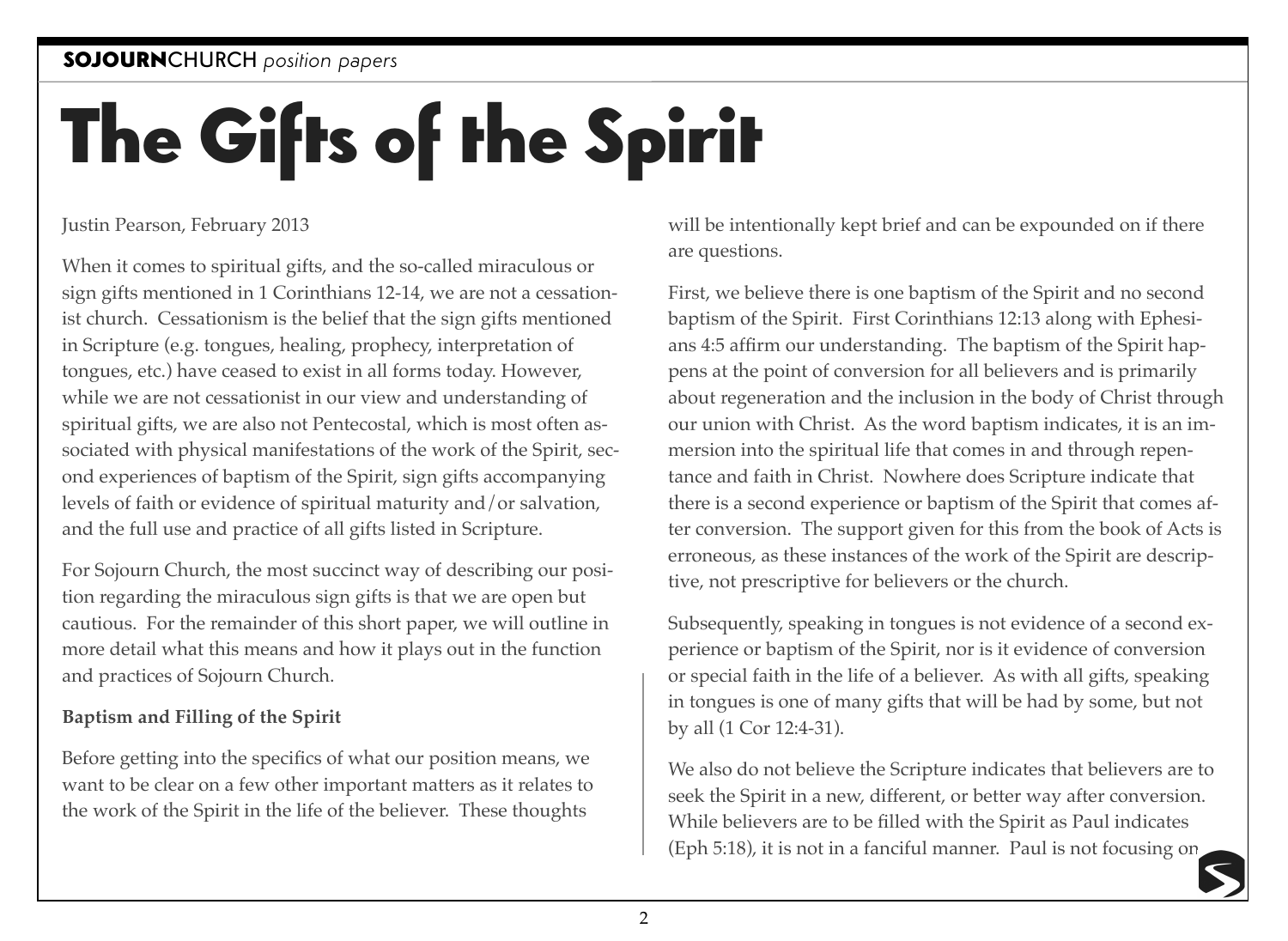experiential spirituality, but on Spirit-led living that evidences fruit of the Spirit instead of the flesh (cf. Gal 5:16-25).

#### **What does it mean to be open but cautious?**

To be open but cautious to certain spiritual gifts means a few things. First, as indicated above, we believe that Scripture does not indicate that the gifts have ceased. There is no biblical evidence that can be used to formulate a sufficient argument supporting the cessation of sign gifts. First Corinthians 13:8-12, often used to support the ceasing of gifts, is referring to the ceasing of gifts when Christ returns and the fullness of the Kingdom comes in the New Heavens and New Earth. Second, we believe that while the biblical evidence does not indicate the cessation of these gifts, it is also does not indicate the extent to which these gifts will manifest in the church in subsequent generations and times. Third, because these gifts are specifically mentioned and discussed in Scripture and because there is no evidence to indicate cessation and also no clear indication of future use, we believe that these gifts are still in existence, that God can and does use them in the church, but they do not appear to be normative occurrences in all places that the church exists nor should we necessarily expect them to be normative.

While it is arguable that the miraculous has happened throughout time, it is clear from history and Scripture that there have been unique times that the miraculous seemed to occur more. Some of these periods are the time of Moses, the ministry of Elijah, the time of the earthly ministry of Jesus, and the era of the Apostles. The primary purpose of the miracles performed in each of these periods was to be a sign to indicate and validate the minister and the

message. What this is not saying, as some cessationists would indicate, is that this is the only purpose of the operation of the miraculous gifts. What this does indicate is that the operation of the gifts and of miracles is not always the same or should be expected to be the same. A possible clue to that end is the fact that Paul and the other New Testament authors do not give much, and in some cases any, serious time to writing to the church about these gifts.

Another support to the reality that the miraculous sign gifts have not completely ceased, but do not occur as frequently or in a widespread manner in the church is to look at church history. This short paper is not the place to analyze all aspects of church history, however, the historical evidence indicates that the gifts were not used or discussed as they were in the Apostolic era. Historical evidence can be helpful, but should be used cautiously. No matter what, it is fairly impossible to deny the fact that miraculous activity of the same quality and extent associated with the era of Christ is not present in the world and church today.

The Book of Acts is itself a history of the start of the New Testament church. There are aspects that are prescriptive, but most is descriptive. We can and should learn from Acts, but not seek to follow all aspects in carbon copy like fashion if that is not the intention of the author. As already stated, the Apostolic time was unique, just as the three years of Jesus' earthly ministry was unique.

As some early church fathers stated, conversion and the transformation of lives by the gospel is the ongoing miracle in the church. What this means is that the most miraculous work of God should be sought after and happening regularly in the church over and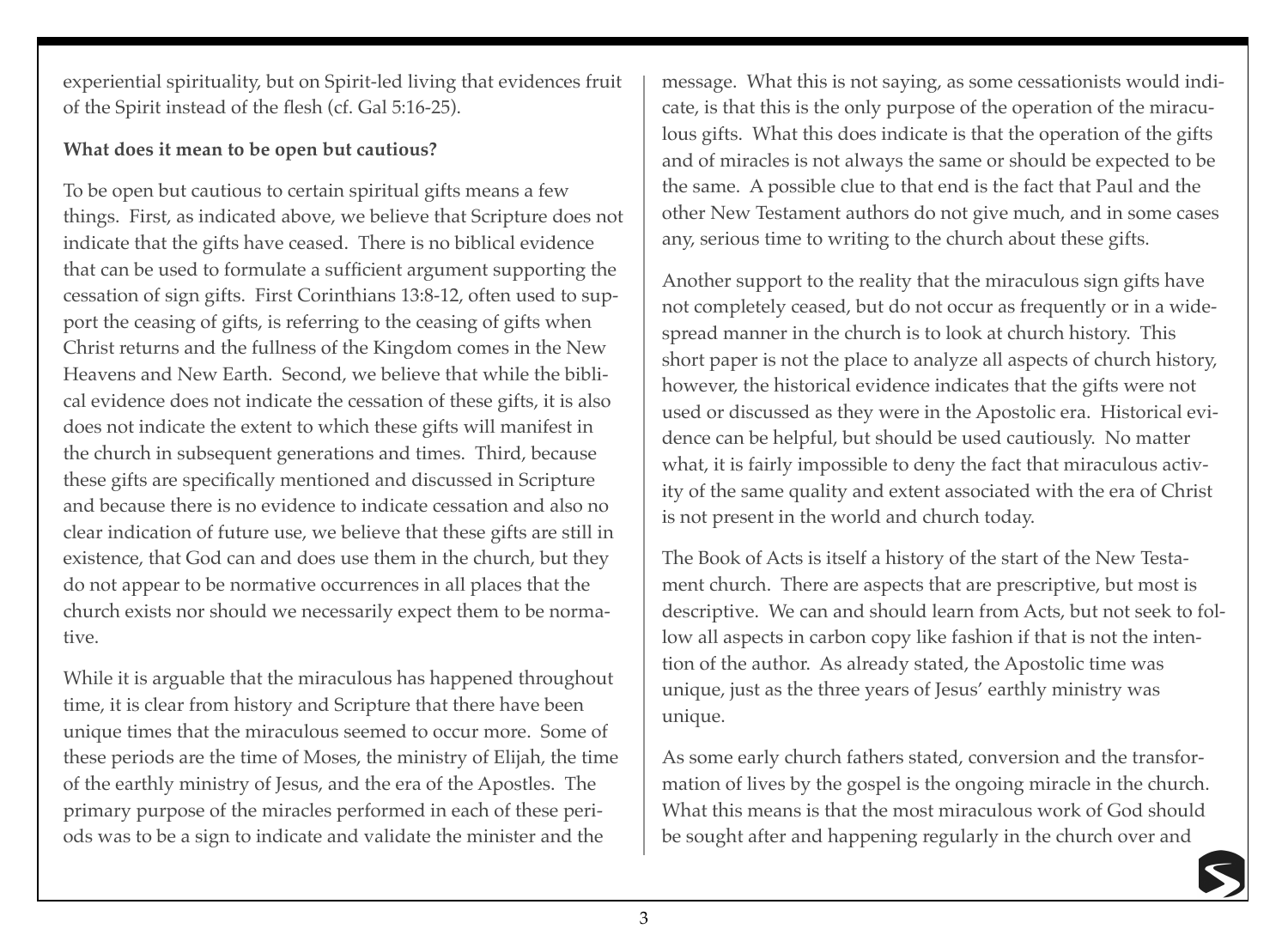above any other aspect of the miraculous including the operation of certain spiritual gifts. Now, what we are not saying is that the gifts do not exist or should not exist in the church today. We are open to their existence and use, but we are indeed cautious based on the above-mentioned thoughts and also due to the abuse of and misuse of so-called gifts in the church, specifically in the last 100 years.

At this point in our discussion it is important to understand the purpose of the gifts given by God to the church. As a whole, spiritual gifts are given to the body for the purpose of edification of the body (1 Cor 12:7; 14:26). There will be personal benefits and blessing that come with the operation and use of spiritual gifts, but these personal aspects are secondary and not the primary purpose of the gifts. When the gifts and their use is understood in this way we should evaluate all manifestations of any type of spiritual gift in regard to their usefulness to the building up of the church. The people of God are primary, not the individual.

It is also important to note very clearly that the Bible does not portray bodily manifestations as demonstrations of the immediate supernatural power of the Spirit of God (e.g. shaking, falling down, holy laughing, etc.). When these things are taught to be necessary, expected, and sought after the church is on a slippery slope to elevated, experience based spirituality that is devoid of the authority of the Word and the Spirit, who is being credited with such occurrences.

We want to eagerly seek the work of the Spirit in the life of every believer that is a part of Sojourn Church. We want to ask God to do big things in and through the life and ministry of Sojourn

Church. We want to be Spirit-filled, Spirit-led people who walk in faithful and radical obedience to our Lord and God. But we always want to do this with Scripture as our foundation, with Christ as our focus, and the glory of God as our aim.

To that end, should God want to bring the manifestation of the miraculous sign gifts to Sojourn Church we would welcome them and follow the biblical directives for their use, but our focus is not placed on looking for these things, but rather on seeking the guidance and leading of the Spirit to make more and more disciples in and through the ministry of Sojourn Church.

#### **What is the practice of Sojourn Church regarding the gifts?**

We should never seek signs and wonders and miracles in order for God to prove anything to us before we obey. Our obedience is never conditioned on God putting on a show for us. Every aspect of praying and asking God to do big things, whether miraculous or otherwise, should be for his glory and the good of others. God is faithful and true. He is unchanging and eternally consistent. We do not need, nor should we seek, heightened spiritual experience to know God is real, present, and active. To that end, at Sojourn Church we will not seek to practice speaking in tongues and prophecy during our Sunday gatherings or Community Group gatherings. We will not encourage individuals to pursue or seek these gifts, but rather to pursue and seek God through Christ and the guidance, leading, and power of the Spirit. If the elders of Sojourn believe that God is doing something in our midst regarding these gifts, we will take time to pray, seek counsel, and cautiously determine how these things will be practiced in the gatherings of the local church. In regard to healing, the elders of Sojourn Church will